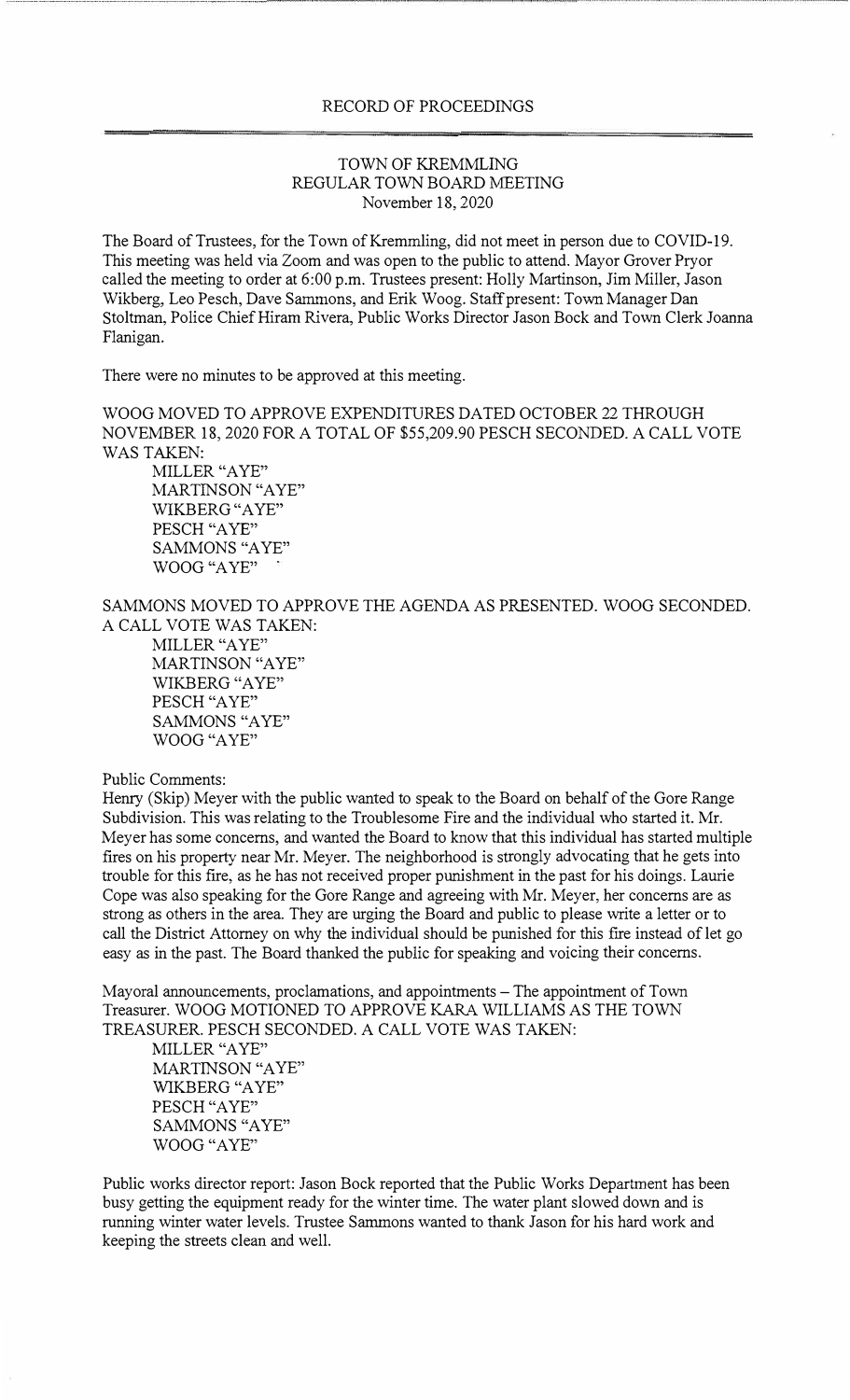Police Report - Police Chief Rivera gave the Board an overview on the Police Department and reported that Officer Hicks is back to full duty and the new Police Officer, Jesse Lisenby will be starting December 1<sup>st</sup>. The final Police Officer vacancy will be occupied in 2021. Chief River will plan on code enforcing properties that need it the most, beginning in December. The department has been actively training and getting polices into place.

Manager's Report- Manager Stoltman did not have a report, but rather an update. Things are going well and getting back on track, the staffing is coming together.

**Discussion and Possible Actions – allowing water reuse to the West Grand Schools. Rich** Rosene with the Sanitation District was in attendance relating to this agenda item. Rich began by stating that this was discussed about 16 years ago and would like to answer any questions that the Board may have. Rich mentioned that this would be a benefit to the town's water plant as it was stressed even back 16 years ago and could really help it more now than ever. Trustee Woog and Sammons agreed that there should be a maintenance agreement with the school District to help cover the costs of maintenance, therefore the town wouldn't be responsible for replacing pumps or other maintenance items. Mayor Pryor felt strongly that this did not have to be decided on tonight and would like to see this agenda item return at a later date. WOOG MOTIONED TO TABLE THIS DISCUSSION UNTIL THE FEBURARY MEETING. WIKBERG SECONDED. A CALL VOTE WAS TAKEN:

MILLER "A YE" MARTINSON "AYE" WIKBERG "AYE" PESCH "AYE" SAMMONS Did not vote, as he seats on the Sanitation Board. WOOG "AYE"

**Discussion and Possible Actions** - changing the Town of Kremmling Sign logo and location. Manager Stoltman mentioned that one of the signs in town was hit by a car and totaled, however money was received for that claim. Trustee Sammons would like to know how much it would cost to move the sign out of the trailer park on highway 9, fix the one at the mercantile that was totaled, and rebrand back to the "Sportsman's Paradise." The Board agreed that this would be a good place to start by getting together the expenses. SAMMONS MOVED TO OPEN THE FLOOR FOR PUBLIC COMMENT. MILLER SECONDED. A CALL VOTE WAS TAKEN:

MILLER "A YE" MARTINSON "A YE" WIKBERG "A YE" PESCH "A YE" SAMMONS "A YE" WOOG "AYE"

Kim Cameron commented that the newer town signs are designed so that the logo can be removed off of the sign incase of a change in saying. WOOG MOTIONED TO INSTRUCT DAN TO MOVE FORWARD WITH FINDING OUT THE COSTS OF MOVING THE SIGN LOCATED BY THE TRAILER PARK ON HIGHWAY 9, AS WELL AS CHANGING THE SLOGAN BACK TO 'SPORTSMANS PARADISE' AND ADDITIONALLY MOVING FORWARD REMOVING THE BANNERS ON THE CURRENT NEW SIGNS. PESCH SECONDED. A CALL VOTE WAS TAKEN:

MILLER "AYE" MARTINSON "AYE" WIKBERG "A YE" PESCH "AYE" SAMMONS "AYE" WOOG "AYE"

**Discussion and possible review – second donation to the Grand Foundation Small Business** Relief Fund- Manager Stoltman mentioned that our first donation of \$15,000 to the Grand Foundation was reimbursed through the Cares Act. Manager Stoltman recommends another donation as it could be reimbursed as it did before. PESCH MOTIONED TO DONATE THE REMAINING MONEY TO THE GRAND FOUNDATION FROM THE CARES ACT. WIKBERG SECONDED. A CALL VOTE WAS TAKEN:

MILLER "A YE" MARTINSON "AYE"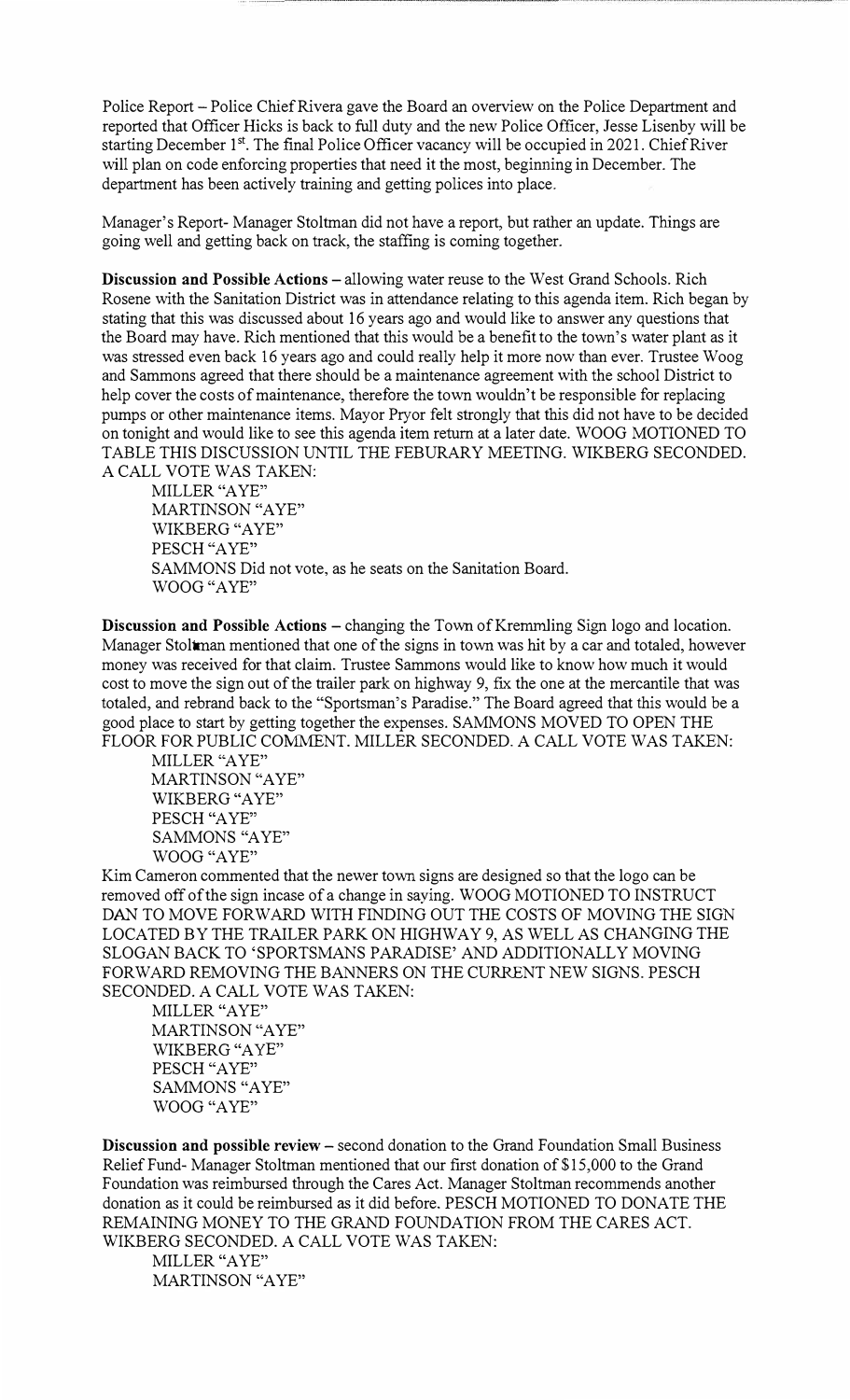WIKBERG "A YE" PESCH "A YE" SAMMONS "AYE" WOOG "AYE"

**Discussion and Review** - final draft of the 2021 budget. Manager Stoltman had a few items he wanted to discuss, the end number for the capital is a little of \$400,000, before the capital request the budget was at a net positive, with that net positive the total borrowing from the fund balance to cover the general operating plus the capital is \$365,759, this is where he would like to be and will put the town just under \$1,000,000 in the fund balance. Manager Stoltman did increase a few items such as moving to a better email system, contracting for IT services through an RFP contract. The town still has a very strong fund balance. Manager Stoltman wanted to bring up a capital project request from the Police Department, they are asking for patrol weapons. WIKBERG MOVED TO APPROVE THE INCREASE IN FUNDS FOR THE PATROL RIFLES FOR THE POLICE DEPARTMENT. WOOG SECONDED. A CALL VOTE WAS TAKEN:

MILLER "A YE" MARTINSON "A YE" WIKBERG "A YE" PESCH "AYE" SAMMONS "AYE" WOOG "A YE"

SAMMONS MOVED TO INCREASE THE BUDGET IN STREETS IMPROVEMENTS TO \$55,000. WOOG SECONDED. A CALL VOTE WAS TAKEN:

MILLER "A YE" MARTINSON "AYE" WIKBERG "AYE" PESCH "A YE" SAMMONS "AYE" WOOG "NAY"

Trustee Wikberg wanted to talk about Manager Stoltman' s request of 3% increase in salary. SAMMONS MOTIONED TO INCLUDE THE INCREASE OF 3% TO MANAGER DAN STOLTMAN'S SALARY. WIKBERG SECONDED. A CALL VOTE WAS TAKEN:

MILLER "A YE" MARTINSON "A YE" WIKBERG "AYE" PESCH "A YE" SAMMONS "AYE" WOOG "AYE"

The Board of Trustees adjourned at 7:38 pm and reconvened as the Liquor Authority for the Town of Kremmling. SAMMONS MOVED TO APPROVE WEST END LIQUOR LICENSE RENEWAL. WIKBERG SECONDED. A CALL VOTE WAS TAKEN:

MILLER "A YE" MARTINSON "A YE" WIKBERG "A YE" PESCH "AYE" SAMMONS "A YE" WOOG "A YE"

The Liquor Authority for the Town of Kremmling Adjourned at 7:40 pm and the Board of Trustees reconvened.

WIKBERG MOVED TO ADJOURN AT 7:41 PM. SAMMONS SECONDED. A CALL VOTE WAS TAKEN: MILLER "AYE" MARTINSON "AYE" WIKBERG "AYE" PESCH "AYE" SAMMONS "AYE"